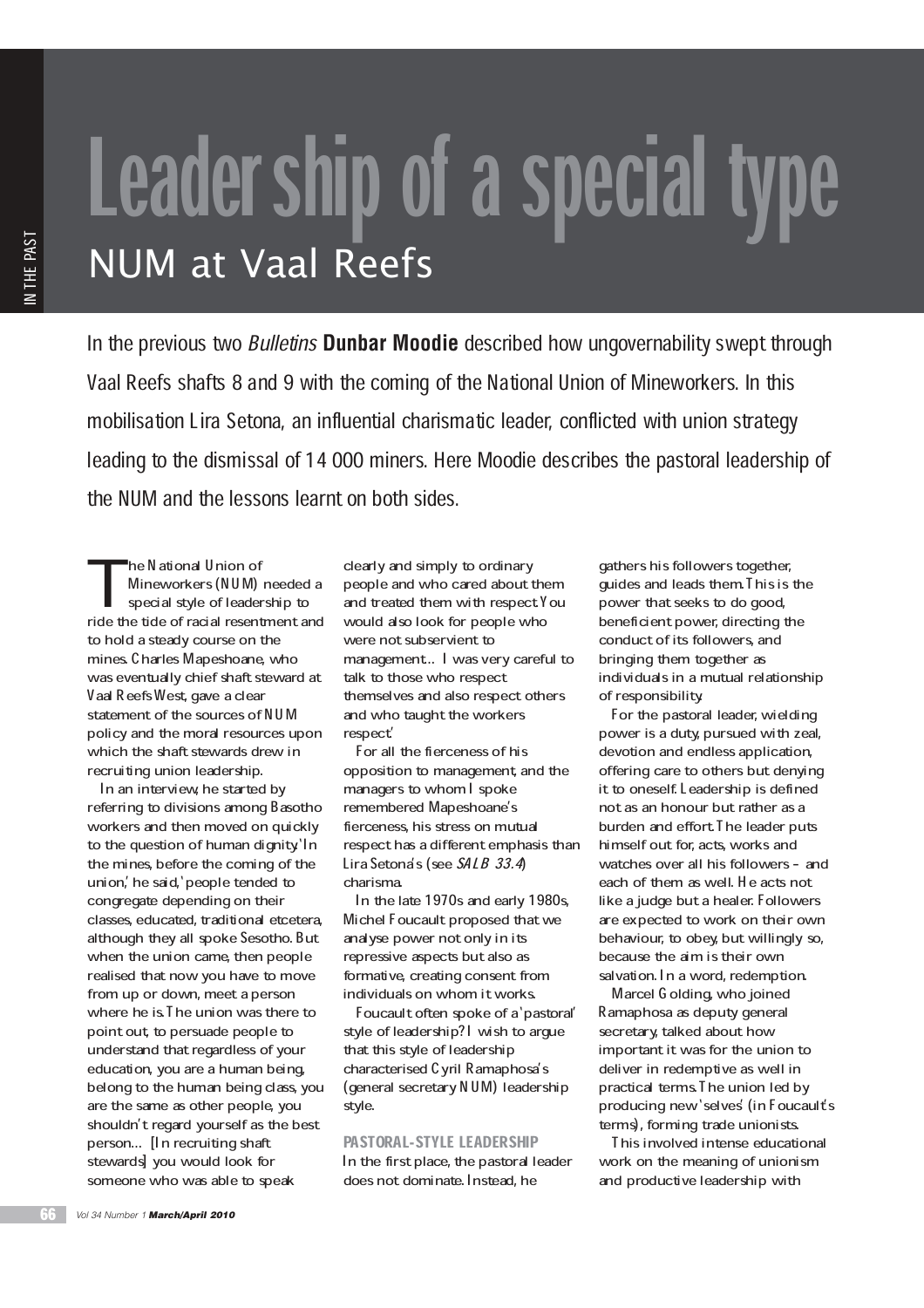tactical skills. It was crucially important to listen to what the workers themselves had to say. Golding told me: `Never, ever, just take the liberty of deciding for them. They must decide what to do on their own and I think that was one of the good things we learned. That mine-workers were not fools. They knew what they wanted despite [low] levels of education.'

In a very real sense the proceedings of NUM meetings were redemptive in their own right. NUM members would often meet at a community centre in Soweto. Golding said that in the early days `it was always whole night meetings'. The union could not afford overnight accommodation: `The buses would pull in [and] there'd be strong, strong regional songs, etcetera We'd go into the meeting. We'd have about 400 people in a meeting, no tables, just chairs, the Basotho workers in their blankets - it was bloody cold in the winter. So we'd sit there. The smoke, a cloud of

smoke would hang in the meeting, and we'd sort of discuss serious business, we'd take decisions. There used to be everyone sort of falling asleep and then someone would jump up and sing a song and... everyone up again! And then we'd sort of sit and debate again and, you know, fall asleep again. You'd shake them and it would go on again... Even congresses we used to hold like that - whole night, over the weekend.'

Workers would toyi-toyi through the compounds on their return, passing on some of the collective effervescence to their fellows who had remained at home.

Union meetings in the compounds took on similar characteristics. Management minutes are full of failed efforts by hostel managers to control singing and dancing in the hostels'. Violence and the threat of violence, ungovernability, always lurked at the edges of union organising on the mines in those early days. In a situation where men had felt so

powerless for so many years, the discovery of their potential power was both heady and terrifying. Pastoral power was originally formed, as Foucault put it, against a sort of intoxication of religious behavior' that required pastoral order.

## DISMISSALS DOUBLE EDGED **SWORD**

Despite set-backs, especially after the massive three-week-long 1987 strike, the story of the NUM is a success story. Under Ramaphosa's leadership the NUM became a formidable trade union. Its millenarian tendencies were always curbed by its commitment to organisation and negotiation. Pastoral leadership skills, commitment and hard work were required to reign in millenarian tendencies in the union. Without its redemptive appeal, with all the risks of ungovernability, however, the union would have failed to achieve its goal of restoring dignity to black miners.



Cyril Ramaphosa had a pastoral style of leadership.



Marcel Golding, then deputy general secretary talked of the union delivering in redemptive as well as practical terms.